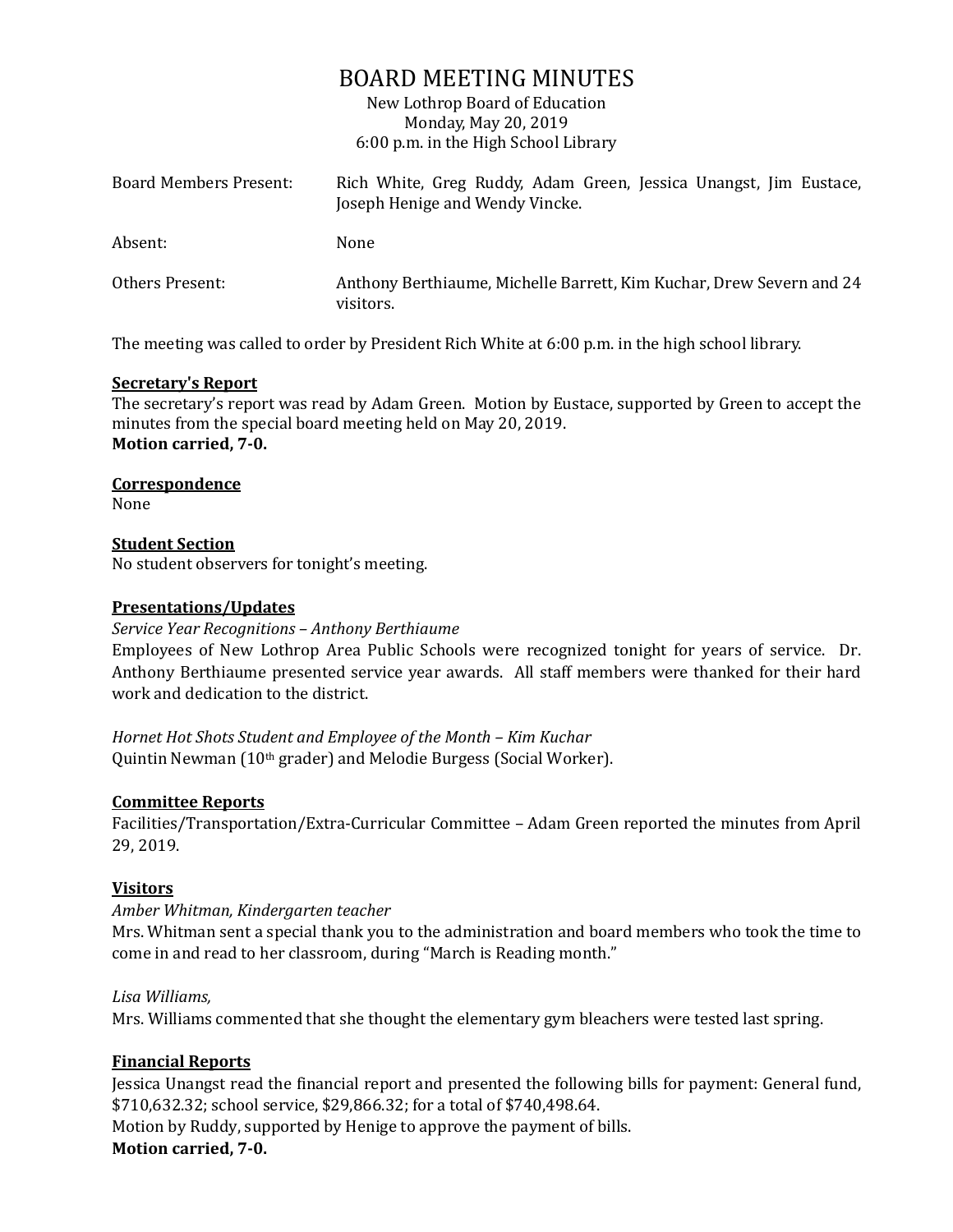The monthly financial report was read as follows: beginning balance, \$1,240,315.28; receipts, \$797,374.48; expenditures: \$740,498.64; for an ending balance of \$1,297,191.12. Motion by Green, supported by Vincke to accept the monthly financial report as submitted. **Motion carried, 7-0.**

## **Action Items**

Motion by Unangst, supported by Green to approve the 2019-2020 SRESD budgets as presented. **Motion carried, 7-0.** 

Motion by Eustace, supported by Henige to approve the resolution designating the district's election representative for the RESD election. **Motion carried, 7-0.**

Motion by Green, supported by Ruddy to approve the resignation of Emily Frank, preschool teacher effective June 10, 2019. **Motion carried, 7-0.**

Motion by Unangst, supported by Henige to accept the retirement of Cindy Forsythe, bus driver effective June 30, 2019.

## **Motion carried, 7-0.**

Motion by Vincke, supported by Green to approve the hire of Megan Roggow, lead preschool teacher effective August 19, 2019.

## **Motion carried, 7-0.**

Motion by Unangst, supported by Eustace to approve the hire of Tara Shorey, part-time preschool teacher effective August 19, 2019. **Motion carried, 7-0.**

Motion by Ruddy, supported by Vincke to approve Noah Wenzlick to proceed with his Eagle Scout project.

## **Motion carried, 7-0.**

Motion by Green, supported by Eustace to approve the purchase of a single head wide belt sander from JKL Machinery at a cost not to exceed \$14, 710.00 to be paid out of CTE 61c equipment grant funds for 2018-2019.

## **Motion carried, 7-0.**

Motion by Ruddy, supported by Vincke to approve participation in the Schools of Choice program under Section 105 and 105c of the Revised School Code for the 2019-2020 school year except for 5<sup>th</sup> grade and 6th grade which will be capped for the 2019-2020 school year. **Motion carried, 7-0.**

Motion by Unangst, supported by Henige to approve the secured entry way bid at the High School and Elementary School from Perrin Construction Co. in an amount not to exceed \$168,700.00 to be paid out of the Competitive School Safety Grant Program that is awarded by the State of Michigan and administered by the Michigan State Police, as presented. **Motion carried, 7-0.**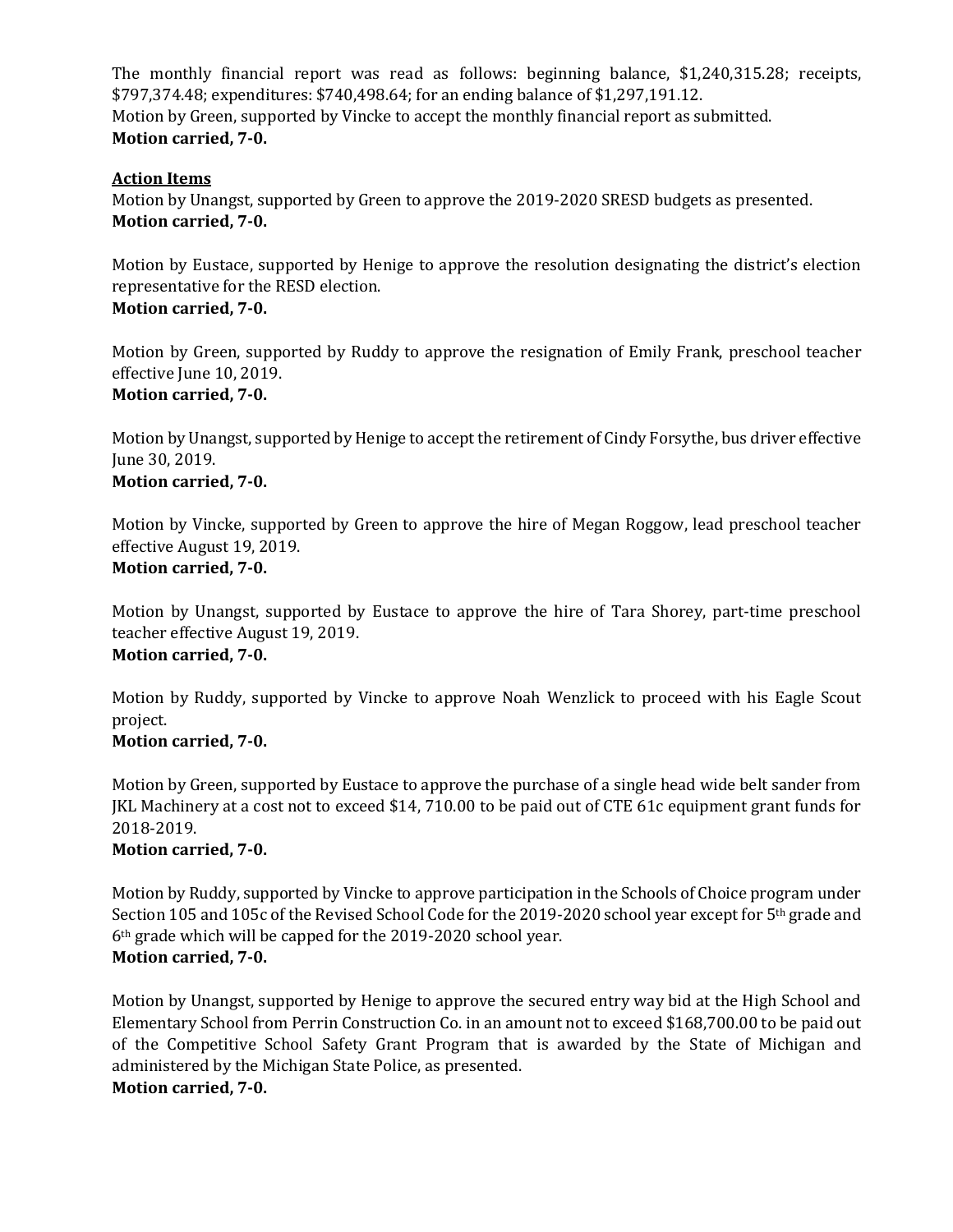Motion by Eustace, supported by Unangst to approve the toilet room renovations bid at the High School from Perrin Construction Co. in an amount not to exceed \$144,424.00 to be paid out of the Bond. **Motion carried, 7-0.**

Jessica Unangst left the meeting at 7:15 p.m.

#### **District Updates**

#### *Athletics – Drew Severn*

Mr. Severn reported that Mr. Aaron Beach has been interning as Athletic Director with him. Mr. Severn is now the boys golf and wrestling representative for the MMAC Conference. The boys golf team ended the season 2nd overall in the MMAC. Bowling just competed in a Middle School Single Championship Tournament on May 19 and had a strong showing, even though they only started competing a few weeks ago. The Pixellot system will be installed this summer and will not be ready for the 2019 high school graduation. Junior high scoreboard foundations are in and we are hoping to have the scoreboards up and running by the end of the week. All winter coaching evaluations have been completed. Several discussions have taken place in the MMAC league about incorporating a  $3<sup>rd</sup>/4<sup>th</sup>$ ,  $5<sup>th</sup>/6<sup>th</sup>$  boys' and girls' basketball program. A final discussion will take place on June  $11<sup>th</sup>$ . Also, we may be adding  $3^{rd}/4^{th}$ ,  $5^{th}/6^{th}$  flag football in the spring of 2020. More discussion will take place on this as well at the June  $11<sup>th</sup> MMAC$  Athletic Directors meeting. Some schools will not be participating in spring and are focusing on doing a fall league. The Scholar-Athlete of the year awards banquet took place on May 14, 2019. We had three representatives from New Lothrop. They included: Charleigh Birchmeier, Austin Wolford and Aiden Harrison. Congrats to those three for representing New Lothrop proudly. The MMAC end of the year coaches meeting will take place at 5:00 p.m. at the Flushing Country Club on June 11<sup>th</sup>. The MMAC track meet will take place tomorrow May 21<sup>st</sup> at Chesaning High School. The boys team broke five New Lothrop school records last Friday evening at Regionals in Bath. We are setting up a committee meeting to discuss the possibility of incorporating dual sports in our district.

#### *Elementary – Michelle Barrett*

Mrs. Barrett reported that the elementary sent home family surveys asking parents to report their plans for next year, if they plan to return to New Lothrop or will be moving. We had 60 students that attended kindergarten round-up. We have 19 students that are signed up for developmental kindergarten next fall. The preschool slots for 2019-2020 are all full. Mrs. Barrett has reviewed the preschool program and our current goal was a bigger classroom, next year we will be implementing a full-day program; with a part time teacher to cover the AM classes and the following year we will be looking to implement a full-day and full-time teacher to run AM classes and 3-4 PM classes. M-Step testing is complete at the elementary. Upcoming events at the elementary include: Science fair, track and field day, school picnic, preschool graduation, 6th grade send-off, 4th grade recorder and band concert and the kindergarten celebration.

#### *High School – Kim Kuchar*

Ms. Kuchar reported that all testing has been completed. The district had a great turn out of parents for the Internet Safety with Trooper Kramer. Ms. Kuchar attended several events with seniors this spring including: Shiawassee Scholarship Awards night, Top Ten luncheon and CTE banquet. The Outreach Group at the High School volunteered at the soup kitchen. Mrs. Bemis took a group of students to our local food pantry to sort food. Mrs. Marcet took a group of students to the Special Olympics. Mr. Long took a group of students to the Howell Construction Days where students met with university/trade union reps and participated in brick laying, tin kicking, residential wiring and operating heavy equipment. Other activities that took place this month include: the FFA banquet and awards night, senior exit interviews, spring drama performances, spring music concert, prom, MITES competition, art show, Food for America and teacher appreciation week. The seniors last day is this Friday, May 24. Baccalaureate and Honors Night will take place Wednesday evening. Ms. Kuchar will begin interviews for the ELA/social studies positon and the science position the week of June 3rd. Administration is also attending a job fair at Saginaw Valley State University on June 18th. Mrs. Bemis has been awarded a tech grant geared toward Global Awareness and Mrs. Jacobs has been awarded a STEM grant. New Lothrop FFA was also nominated and received \$2500 from Bayer (formerly Monsanto), to fund rural/farming communities/programs. Ms. Kuchar is proud to announce that New Lothrop High School has been recognized as one of the best high schools in Michigan and nationwide according to US News and World Report. This group conducted a study of graduation rates, college readiness, AP courses offered and students passing exam, SAT, and M-Step scores. Out of 1,040 high